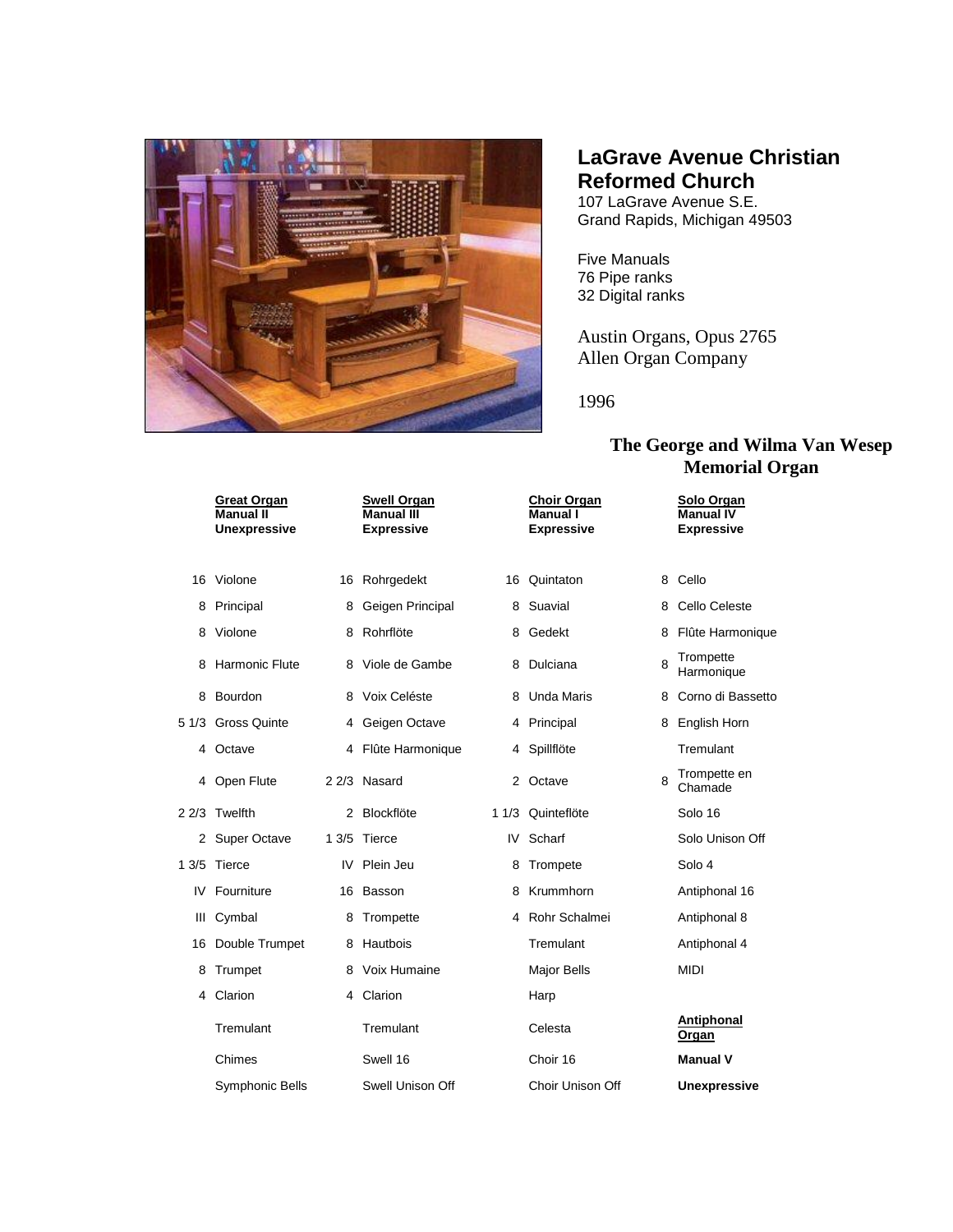|    | Harp                         |                                                                                                | Swell 4                     | Choir 4            |                    |                                       |  |
|----|------------------------------|------------------------------------------------------------------------------------------------|-----------------------------|--------------------|--------------------|---------------------------------------|--|
|    | Celesta                      |                                                                                                | Solo 16                     | Swell 16           |                    | 8 Principal                           |  |
|    | Zimbelstern                  |                                                                                                | Solo 8                      | Swell 8            |                    | 8 Spitzflöte                          |  |
|    | Great/Choir<br>Transfer      |                                                                                                | Solo 4                      | Swell 4            |                    | 4 Octave                              |  |
|    | Swell 16                     |                                                                                                | Antiphonal 16               | Solo 16            |                    | 2 Super Octave                        |  |
|    | Swell 8                      |                                                                                                | Antiphonal 8                | Solo 8             |                    | <b>IV</b> Mixture                     |  |
|    | Swell 4                      |                                                                                                | Antiphonal 4                | Solo 4             |                    | 8 Petite Trumpet                      |  |
|    | Choir 16                     |                                                                                                | Ancillary 16                | Antiphonal 16      |                    | Tremulant                             |  |
|    | Choir 8                      |                                                                                                | Ancillary 8                 | Antiphonal 8       | 8                  | Trompette en<br>Chamade               |  |
|    | Choir 4                      |                                                                                                | Ancillary 4                 | Antiphonal 4       |                    | Antiphonal 16                         |  |
|    | Solo 16                      |                                                                                                | Solo to Swell<br>Expression | Ancillary 16       |                    | Antiphonal 4                          |  |
|    | Solo 8                       | Choir to Swell<br>Ancillary 8<br>Expression<br>Ancillary to Swell<br>Ancillary 4<br>Expression |                             |                    |                    | <b>MIDI</b>                           |  |
|    | Solo 4                       |                                                                                                |                             |                    |                    |                                       |  |
|    | Antiphonal 16                |                                                                                                | <b>MIDI</b>                 | <b>MIDI</b>        |                    | <b>Ancillary Organ</b>                |  |
|    | Antiphonal 8                 |                                                                                                |                             |                    |                    | <b>Floating</b>                       |  |
|    | Antiphonal 4                 |                                                                                                |                             |                    |                    | <b>Expressive -</b><br><b>Digital</b> |  |
|    | Ancillary 16                 |                                                                                                |                             |                    |                    |                                       |  |
|    | Ancillary 8                  |                                                                                                |                             | 8 Diapason         |                    |                                       |  |
|    | Ancillary 4                  |                                                                                                |                             | 8 Flûte Bouchée    |                    |                                       |  |
|    | <b>Bass Coupler</b>          |                                                                                                |                             | 8 Salicional       |                    |                                       |  |
|    | <b>MIDI</b>                  |                                                                                                |                             | 8 Voix Céleste (+) |                    |                                       |  |
|    |                              |                                                                                                |                             |                    | 8 Voix Céleste (-) |                                       |  |
|    | Pedal Organ                  |                                                                                                | Pedal Organ cont.           |                    | 8                  | <b>Muted Viole</b><br>Céleste II      |  |
|    |                              |                                                                                                |                             |                    |                    | 8 Flauto Dolce                        |  |
| 32 | <b>Contre Basse</b><br>(dig) | 32                                                                                             | Contre Bombarde<br>(dig)    |                    |                    | 8 Flûte Céleste                       |  |
| 32 | Contre Gambe<br>(dig)        |                                                                                                | 32 Kontra Fagott (dig)      |                    |                    | 4 Prestant                            |  |
| 32 | Contre Bourdon<br>(dig)      |                                                                                                | 16 Bombarde                 | 4 Flûte à fuseau   |                    |                                       |  |
|    | 16 Open Wood (dig)           | 16                                                                                             | Double Trumpet<br>(Sw)      |                    |                    | 2 2/3 Nasard                          |  |
| 16 | Principal                    |                                                                                                | 16 Fagotto (dig)            |                    |                    | 2 Flûte à bec                         |  |
| 16 | Subbass                      |                                                                                                | 16 Basson (Sw)              |                    | 13/5               | Tierce                                |  |
| 16 | Violone (Gt)                 | 8                                                                                              | Trompette                   |                    | IV                 | Mixture                               |  |
| 16 | Gambe (dig)                  |                                                                                                | 8 Hautbois (Sw)             |                    | 8                  | Trompette                             |  |
| 16 | Rohrgedeckt<br>(Sw)          |                                                                                                | 4 Clarion                   |                    |                    | 8 French Horn                         |  |